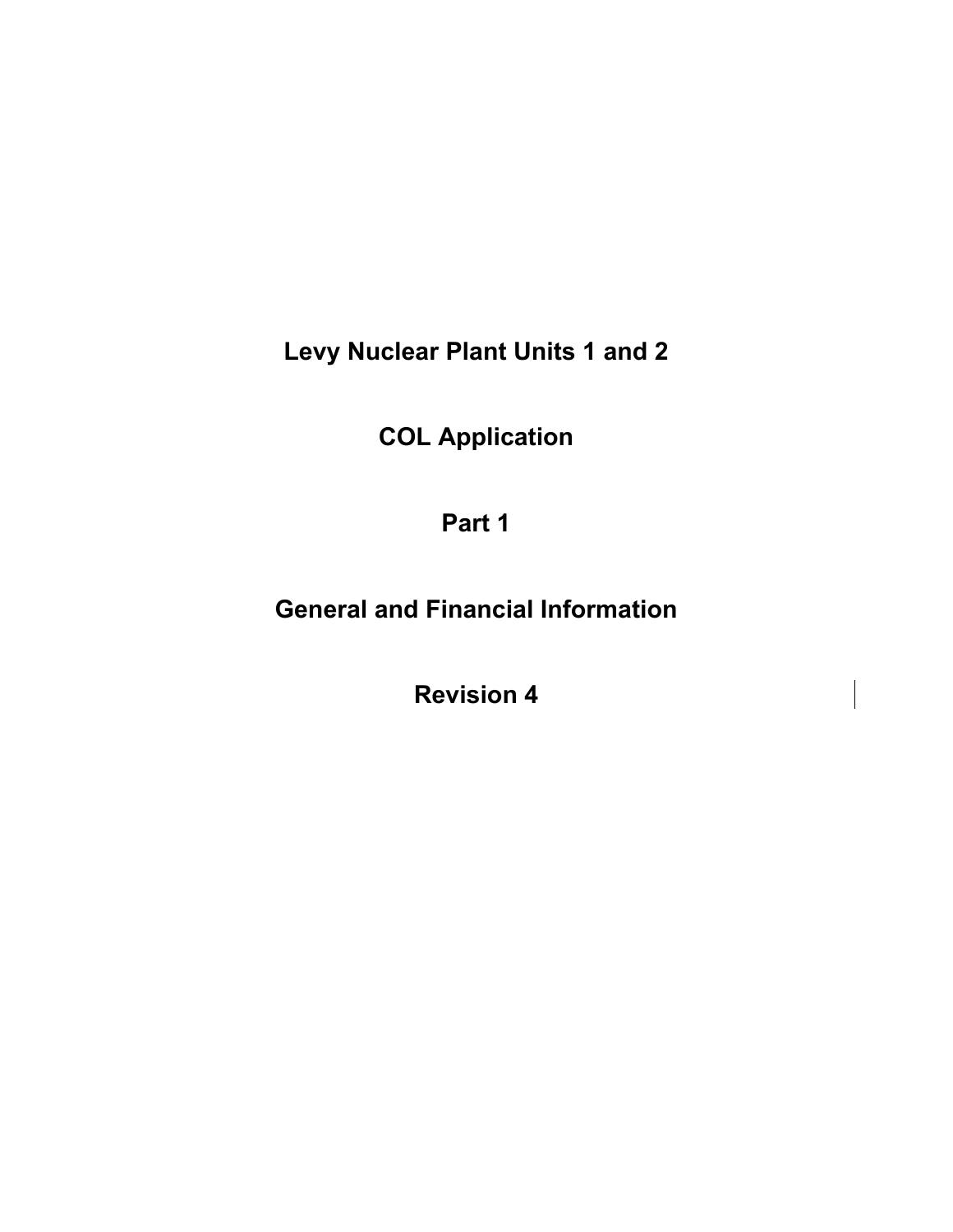# TABLE OF CONTENTS

| Section                                                              | <b>Title</b>                                                                                                                                                          | Page |
|----------------------------------------------------------------------|-----------------------------------------------------------------------------------------------------------------------------------------------------------------------|------|
| 1.0                                                                  |                                                                                                                                                                       |      |
| 1.1                                                                  |                                                                                                                                                                       |      |
| 1.1.1<br>1.1.2<br>1.1.3<br>1.1.4<br>1.1.5<br>1.1.6<br>1.1.7<br>1.1.8 | DESCRIPTION OF BUSINESS OCCUPATION OF APPLICANT 1-2<br>CLASS AND PERIOD OF LICENSE SOUGHT AND AUTHORIZED USES  1-5<br>REGULATORY AGENCIES AND LOCAL PUBLICATIONS  1-5 |      |
| 2.0                                                                  |                                                                                                                                                                       |      |
| 2.1                                                                  |                                                                                                                                                                       |      |
| 2.2                                                                  |                                                                                                                                                                       |      |
| 3.0                                                                  |                                                                                                                                                                       |      |
| 3.1                                                                  | DECOMMISSIONING COSTS AND FUNDING - STATUS REPORTING  3-1                                                                                                             |      |
| 3.2                                                                  | RECORDKEEPING PLANS RELATED TO DECOMMISSIONING FUNDING . 3-1                                                                                                          |      |
| 4.0                                                                  | RESTRICTED DATA AND CLASSIFIED NATIONAL SECURITY                                                                                                                      |      |
| <b>APPENDIX A</b>                                                    |                                                                                                                                                                       |      |

 $\overline{\phantom{a}}$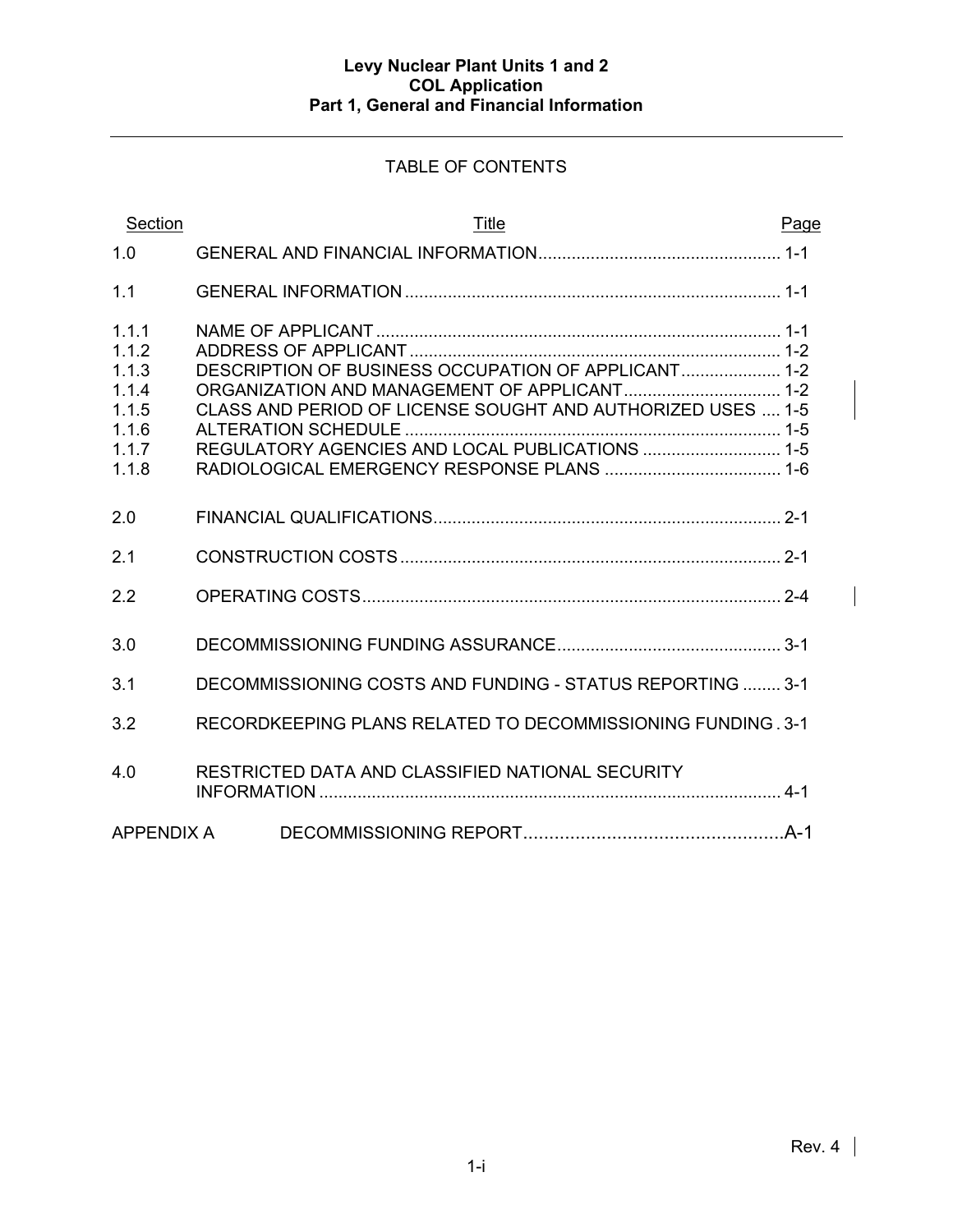# LIST OF TABLES

### Number Title

A-1 Decommissioning Costs per Unit for LNP 1 and 2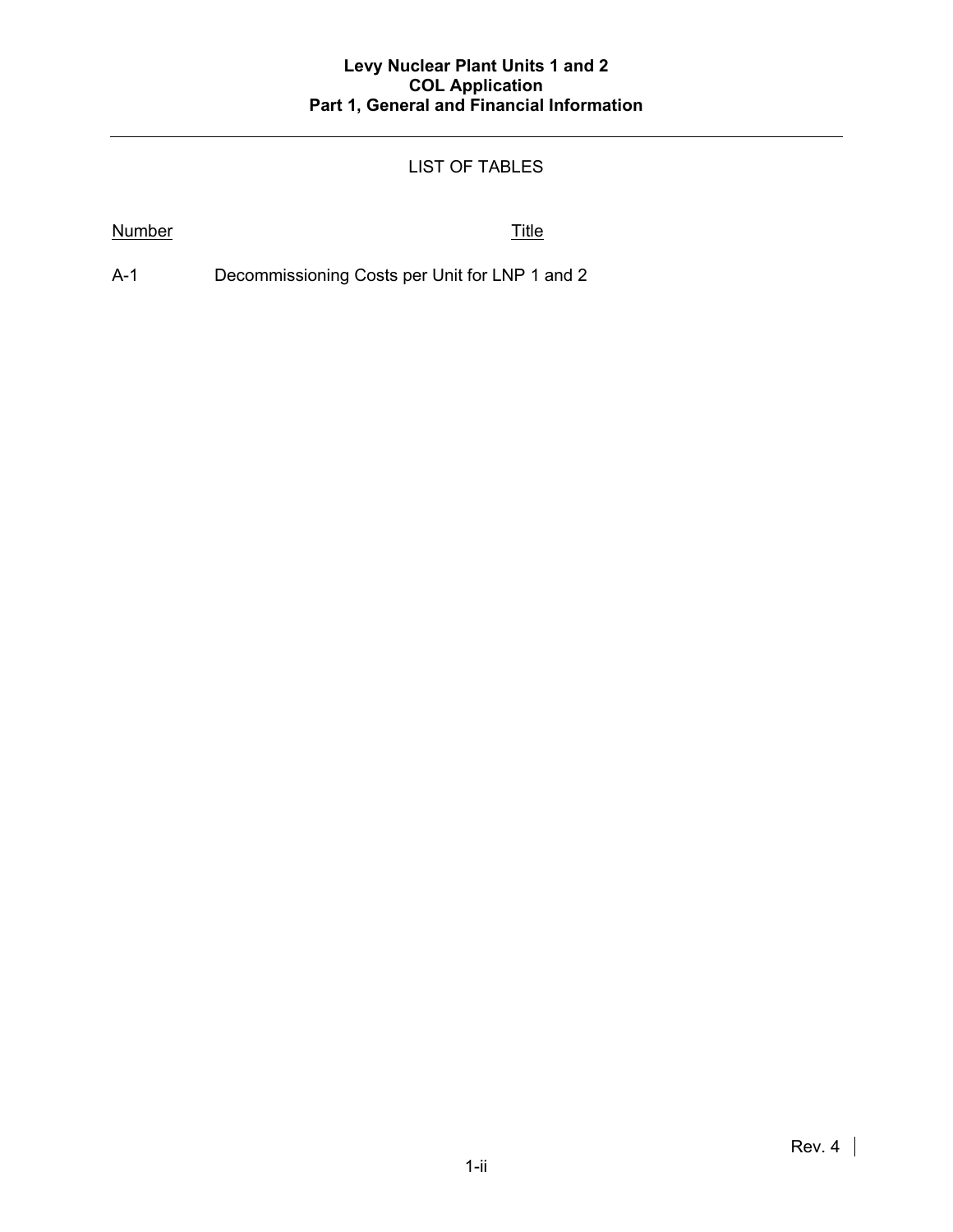### 1.0 GENERAL AND FINANCIAL INFORMATION

#### 1.1 GENERAL INFORMATION

Pursuant to Sections 103 and 185(b) of the Atomic Energy Act, and 10 CFR Part 52, Subpart C, Florida Power Corporation doing business as Progress Energy Florida, Inc., a wholly-owned subsidiary of Progress Energy, Inc. (Progress Energy), hereby applies to the U.S. Nuclear Regulatory Commission (NRC) for a combined license (COL) to construct and operate Levy Nuclear Plant, Units 1 and 2 (LNP 1 and 2). LNP 1 and 2 is a two-unit Westinghouse AP1000 standard design for a pressurized water reactor. Progress Energy Florida, Inc., also applies for such other licenses as would be required to receive, possess and use source, special nuclear and byproduct material in connection with the operation of LNP 1 and 2.

On July 2, 2012, a merger occurred between Duke Energy Corporation and Progress Energy, Inc., the holding company of Progress Energy Florida, Inc. Through this merger, Duke Energy Corporation became the holding company of Progress Energy, Inc. Progress Energy, Inc. continues to be the holding company of Progress Energy Florida, Inc. Following this merger, Duke Energy Corporation, as the ultimate holding company of Progress Energy Florida, Inc., is now the largest electric power holding company in the United States with more than \$100 billion in total assets. Duke Energy Corporation is duly organized and existing under the laws of the State of Delaware. The company's general office, and principal place of business, is located in Charlotte, North Carolina, and through its subsidiaries, also transacts business on a regular basis in South Carolina, Kentucky, Ohio, Florida, and Indiana. It is an investor-owned corporation focused on electric power and gas distribution operations, and other energy services in both North and South America. Through its regulated electric and gas utility operating companies, Duke Energy Carolinas, Duke Energy Ohio, Duke Energy Indiana, Duke Energy Kentucky, Progress Energy Carolinas and Progress Energy Florida, Duke Energy Corporation operates more than 58,000 MW of regulated electric generation and 8,100 MW of unregulated electric generation in the United States. A diverse fuel mix of nuclear, coal-fired, hydro-electric and combustion-turbine generation allows Duke Energy Corporation to provide this generating capacity to more than 7 million electric and 0.5 million gas customers located in the combined service territories of these operating companies. Duke Energy Corporation is a Fortune 250 company, and its shares are publicly held and listed for trading on the New York Stock Exchange under the symbol DUK.

In addition to this Combined License Application (COLA) for LNP 1 and 2, Progress Energy Carolinas has submitted a COLA in 2008 to construct and operate two AP1000 nuclear units at the Shearon Harris Nuclear Power Plant site near Raleigh, North Carolina and Duke Energy Carolinas submitted a COLA in 2007 to construct and operate two AP1000 nuclear units at the Lee Nuclear site in Cherokee County, South Carolina.

This application and supporting environmental report are intended to provide sufficient information for the NRC to complete its technical and environmental reviews and allow the NRC to make the finding required by 10 CFR 52.97 in support of the issuance of a COL for LNP 1 and 2. The following is the application filing and content information required by 10 CFR 50.33.

#### 1.1.1 NAME OF APPLICANT

Progress Energy Florida, Inc.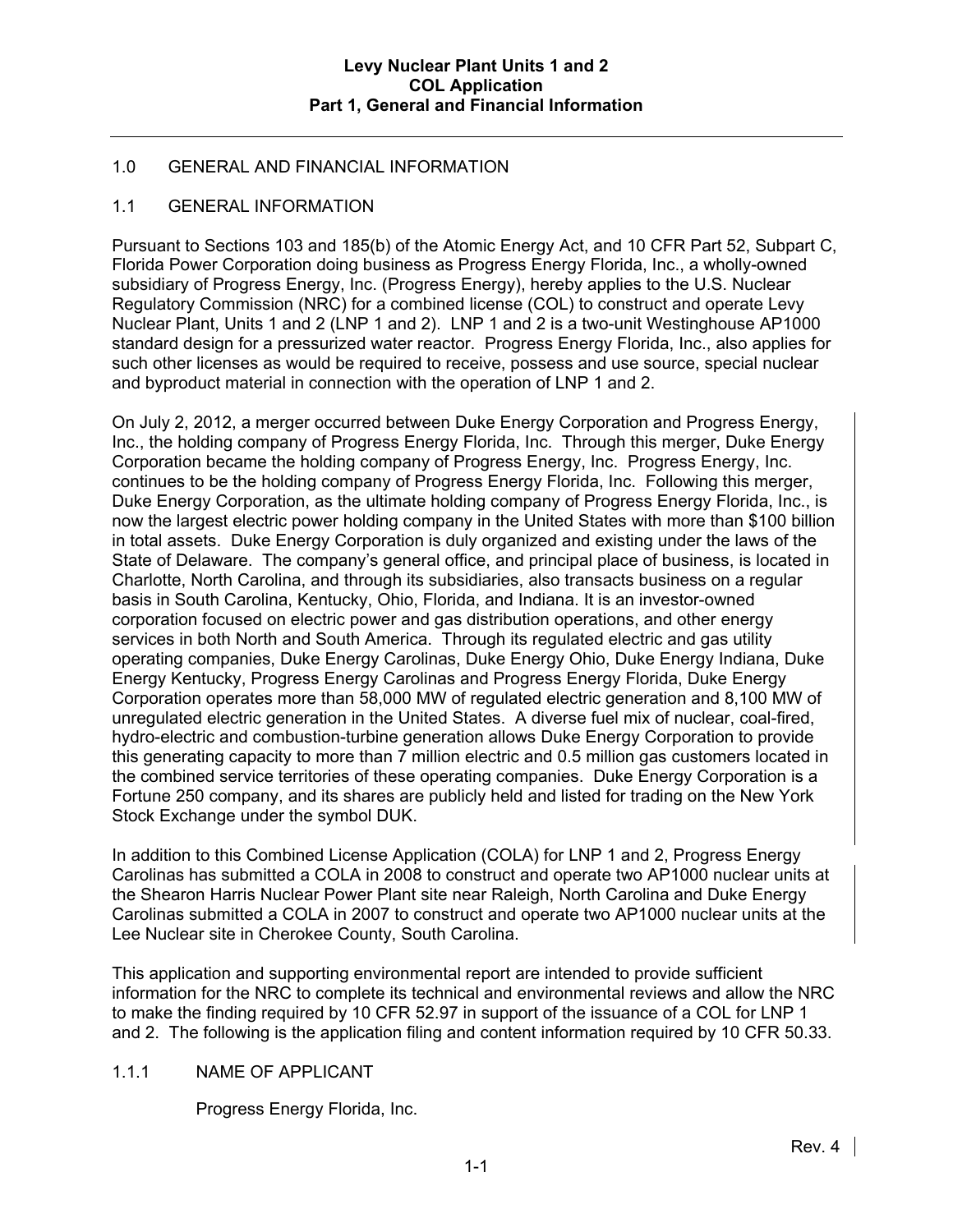#### 1.1.2 ADDRESS OF APPLICANT

Progress Energy Florida, Inc. 100 Central Avenue St. Petersburg, FL 33701-3324

### 1.1.3 DESCRIPTION OF BUSINESS OCCUPATION OF APPLICANT

Progress Energy, Inc. is a holding company that includes regulated subsidiaries, Progress Energy Florida, Inc. (PEF) and Progress Energy Carolinas, Inc. (PEC). Progress Energy, Inc. is now a wholly-owned subsidiary of Duke Energy Corporation. PEF is primarily engaged in the generation, transmission, distribution, and sale of electricity in portions of central and north Florida. PEF serves approximately 1.7 million customers in a territory encompassing over 20,000 square miles, including the cities of St. Petersburg, Clearwater, and areas surrounding Orlando.

PEF is primarily engaged in the generation, distribution, and sale of electricity in portions of Florida. PEF owns and operates the Crystal River plant.

• Crystal River - The single-unit, 838-MW Crystal River Nuclear Plant is located near Crystal River, FL, on a site that also includes four coal-fired generating units that generate 2,313 MW.

Progress Energy, Inc. is subject to regulation by the Federal Energy Regulatory Commission (FERC) under the regulatory provisions of the Public Utility Holding Company Act of 2005 (PUHCA 2005). PEC and PEF are regulated public utilities. PEC is subject to the regulatory provisions of the North Carolina Utilities Commission (NCUC), the Public Service Commission of South Carolina (SCPSC), the NRC and the FERC. PEF is subject to the regulatory provisions of the Florida Public Service Commission (FPSC), the NRC and the FERC.

#### 1.1.4 ORGANIZATION AND MANAGEMENT OF APPLICANT

PEF is a corporation organized and existing under the laws of the State of Florida. PEF is a wholly-owned subsidiary of Progress Energy, which is a wholly-owned subsidiary of Duke Energy Corporation. The shares of common stock of Duke Energy Corporation are publicly traded and widely held. The directors and officers of Duke Energy Corporation are U. S. citizens. Neither Duke Energy Corporation, Progress Energy, Inc., nor PEF are owned, controlled, or dominated by any alien, foreign corporation, or foreign government. PEF makes this application on its own behalf and is not acting as an agent or representative of any other person.

The names of Duke Energy Corporation directors and principal officers are listed below. The business address of the Duke Energy Corporation directors and principal officers is Duke Energy Corporation, 526 South Church Street, Charlotte, NC 28202. All persons listed are U. S. citizens.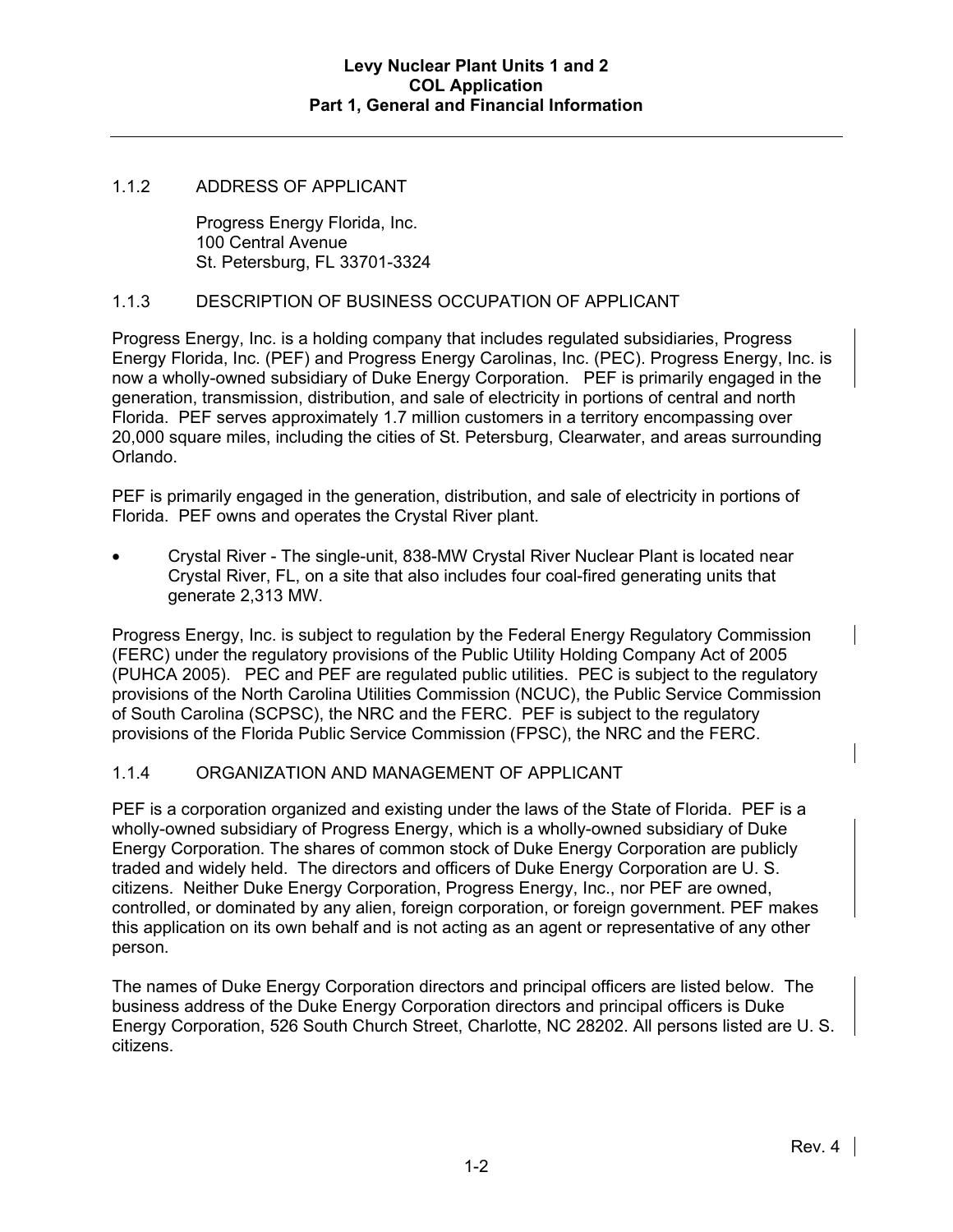| <b>Director</b>             |  |
|-----------------------------|--|
| John D. Baker II            |  |
| William Barnet III          |  |
| G. Alexander Bernhardt, Sr. |  |
| Michael G. Browning         |  |
| Harris. E DeLoach, Jr.      |  |
| Daniel R. DiMicco           |  |
| John H. Forsgren            |  |
| Ann Maynard Gray            |  |
| James H. Hance, Jr.         |  |
| James B. Hyler, Jr.         |  |
| E. Marie McKee              |  |
| E. James Reinsch            |  |
| James T. Rhodes             |  |
| James E. Rogers             |  |
| Carlos A. Saladrigas        |  |
| Philip R. Sharp             |  |
| Theresa M. Stone            |  |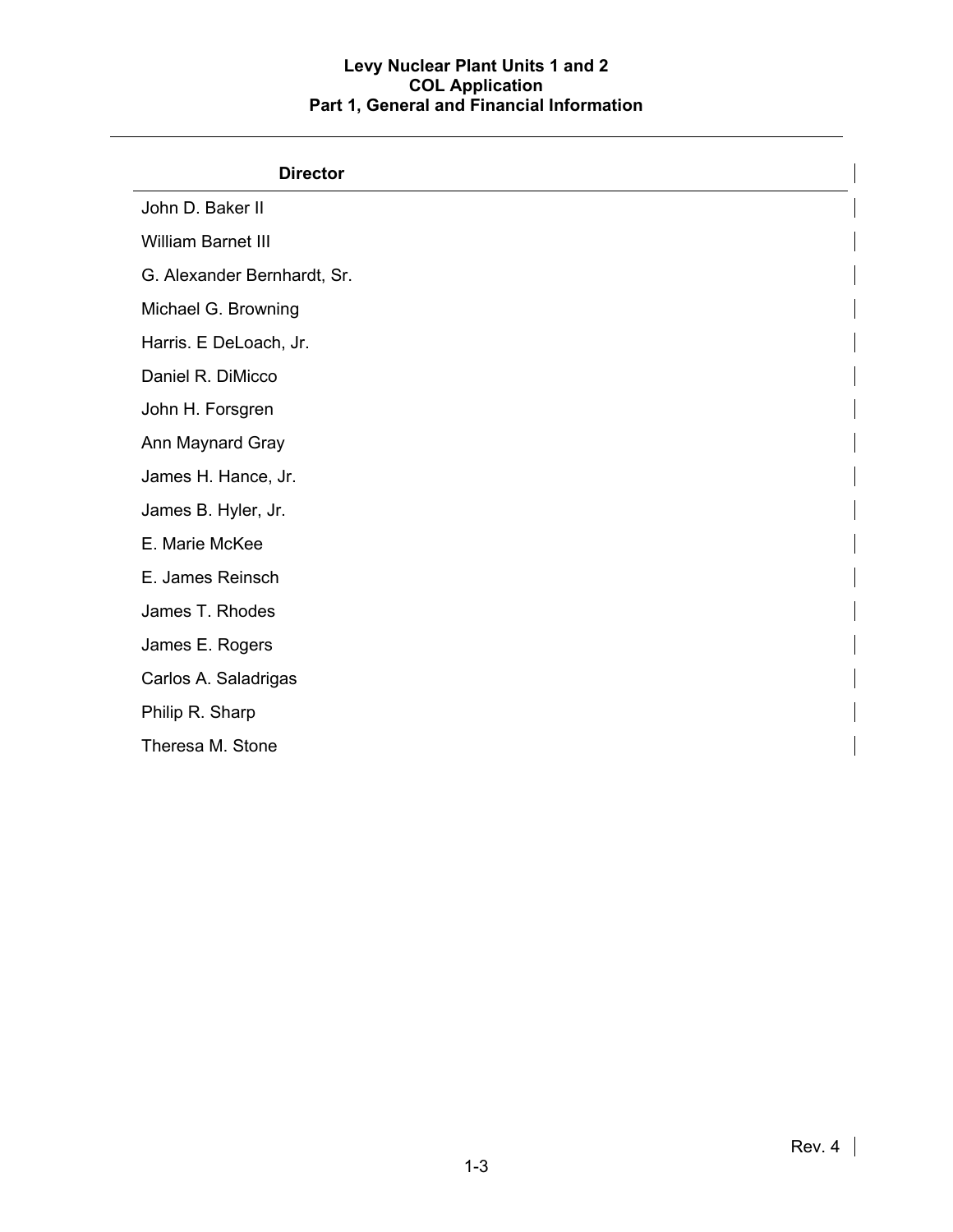## **Principal Officers(a)**

James E. Rogers Chairman, President, and Chief Executive Officer

Lynn J. Good Executive Vice President – Finance and Chief Financial Officer

Dhiaa M. Jamil Executive Vice President – Nuclear Generation and Chief Nuclear Officer

Jeffrey (Jeff) J. Lyash Executive Vice President – Energy Supply

Marc E. Manly Executive Vice President – General Counsel and Chief Legal Officer

Lee Mazzocchi Senior Vice President – Innovation and Improvement/Chief Integration and Innovation **Officer** 

B. Keith Trent Executive Vice President – Regulated Utilities

Bill Tyndall Senior Vice President and Special Policy Advisor

Jennifer L. Weber Executive Vice President – Human Resources and Communications/Chief Human Resources Officer

Lloyd M. Yates Executive Vice President – Customer Operations

Steven K. Young Chief Accounting Officer and Controller

a) Due to the recent merger, several principal officer positions are currently vacant. Efforts are underway to name individuals to these roles.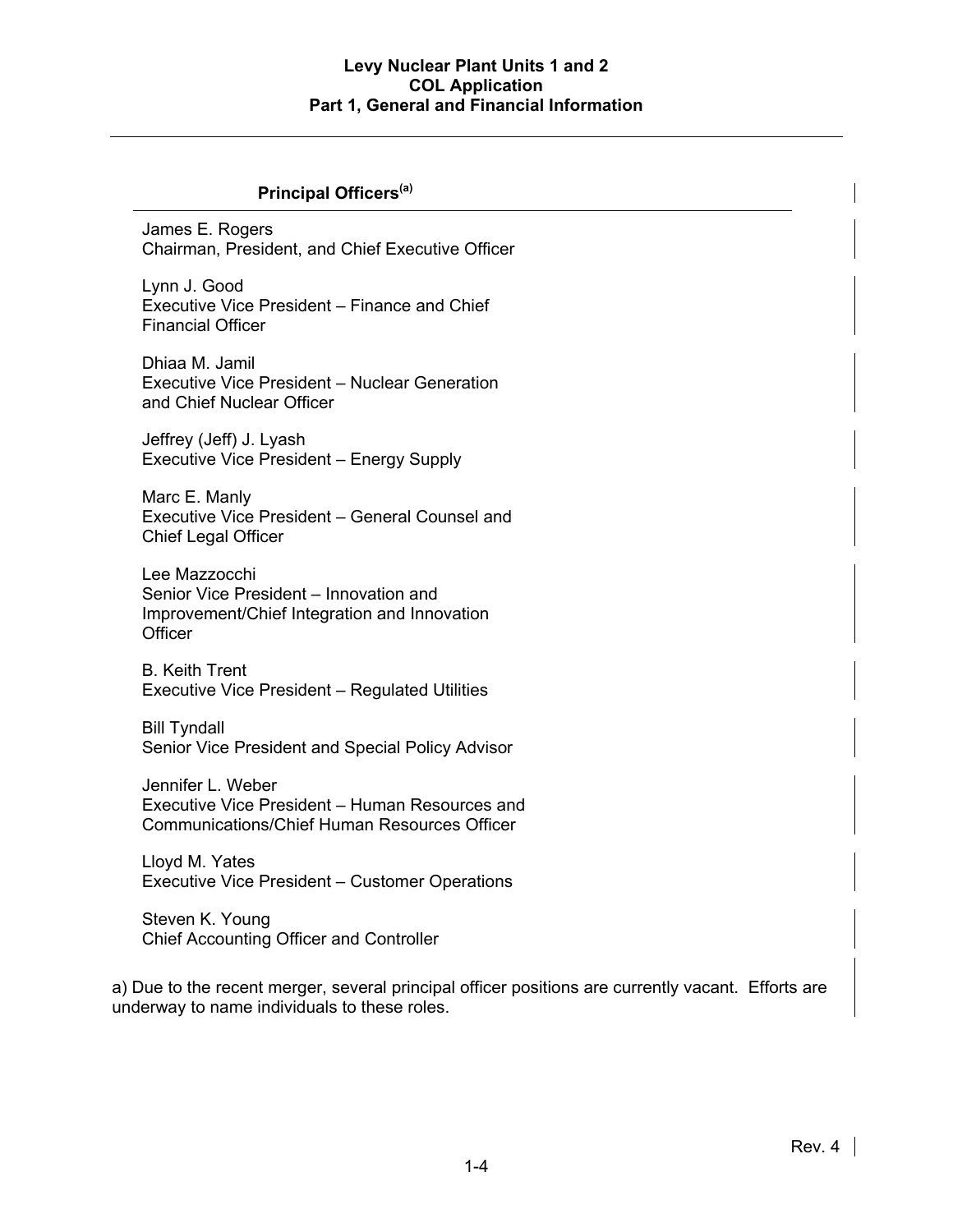### 1.1.5 CLASS AND PERIOD OF LICENSE SOUGHT AND AUTHORIZED USES

PEF requests issuance of a Class 103 Facility Operating License for a period of no less than 40 years beyond the Commission's determination in 10 CFR 52.103(g) or allowing operation during an interim period under 52.103(c). LNP 1 and 2 will be used to produce electricity for sale.

In addition, this application is for the necessary licenses issued under 10 CFR 30, 10 CFR 40, and 10 CFR 70 to receive, possess, and use byproduct, source and special nuclear material. Special nuclear material shall be in the form of reactor fuel and spent fuel, in accordance with limitations for storage and amounts required for reactor operation, as described in Part 2 of this application. Byproduct, source, and special nuclear material shall be in the form of sealed neutron sources for reactor startup and sealed sources for reactor instrumentation, radiation monitoring equipment, calibration, and fission detectors in amounts as required. In preparation for the initial fuel loading, limitations on byproduct material and Part 40 specifically licensed source material will be as described in this application. Following the 52.103(g) finding, byproduct, source, and special nuclear material in amounts as required, without restriction to chemical or physical form, shall be for sample analysis, instrument and equipment calibration, or associated with radioactive apparatus or components.

#### 1.1.6 ALTERATION SCHEDULE

PEF does not propose to alter any production or utilization facility in connection with this application.

## 1.1.7 REGULATORY AGENCIES AND LOCAL PUBLICATIONS

The Federal Energy Regulatory Commission and the FPSC are the principal regulators of PEF's electric operations in Florida.

Federal Energy Regulatory Commission 888 First Street, NE Washington, DC 20426

Florida Public Service Commission 2540 Shumard Oak Blvd. Tallahassee, FL 32399-0850

Area and local news publications and addresses are provided below.

Citrus County Chronicle 1624 N. Meadowcrest Blvd Crystal River, FL 34429

Ocala Star Banner 2121 S. W. 19th Avenue Road Ocala, FL 34474

Chiefland Citizen PO Box 980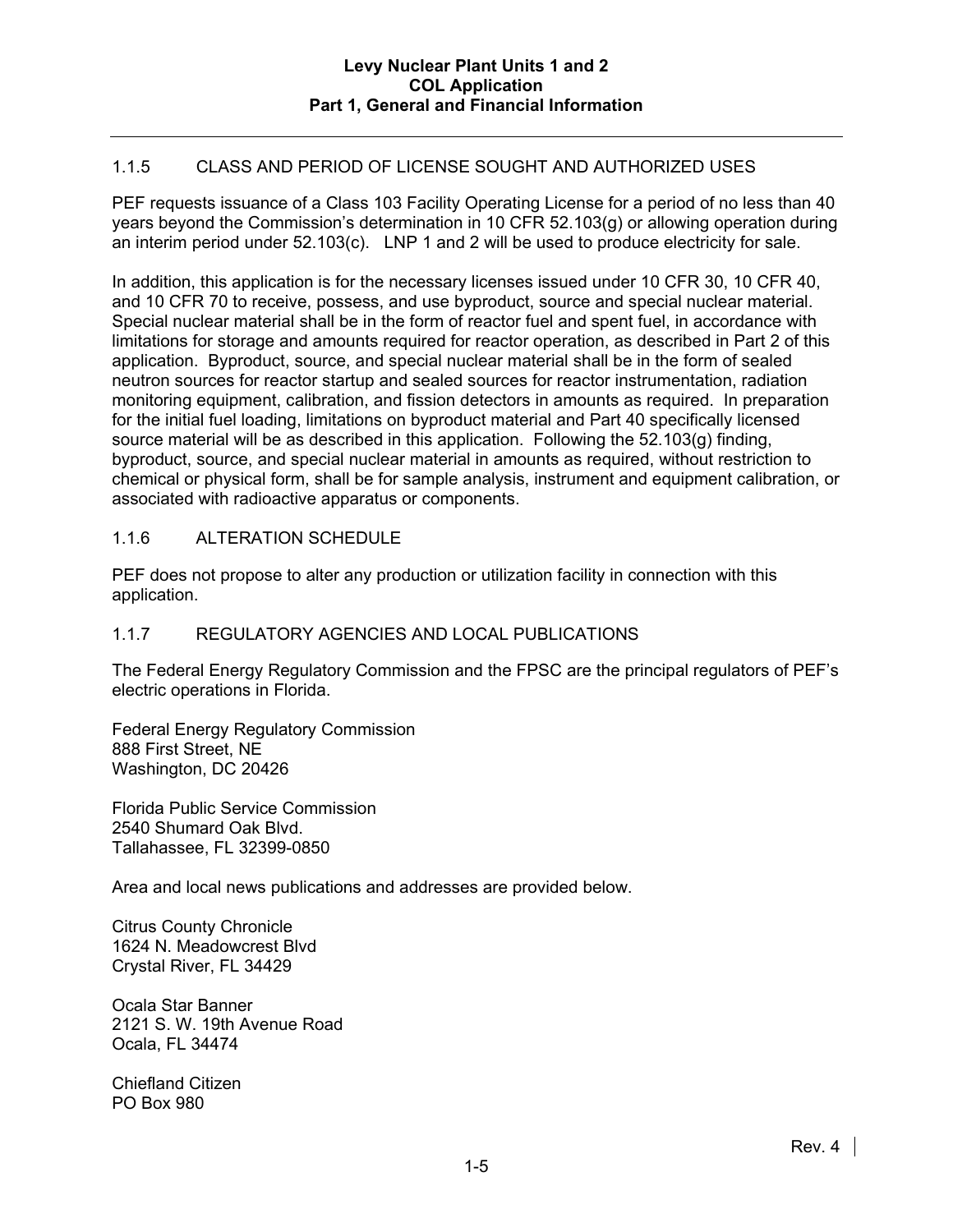Chiefland, FL 32644

Nature Coast Newscaster PO Box 64 Yankeetown, FL 34498

#### 1.1.8 RADIOLOGICAL EMERGENCY RESPONSE PLANS

Progress Energy's approach for development of the Levy Nuclear Plant Units 1 and 2 Emergency Plan submitted as part of the COL application (COLA) involved development of an emergency plan based on current NRC and Federal Emergency Management Agency (FEMA) requirements and regulatory guidance into a document that addresses emergency preparedness for a new 2-unit site.

Emergency Preparedness Program elements described in the Levy Nuclear Plant Units 1 and 2 Emergency Plan are based, in part, on the elements currently in place at the Crystal River 3 (CR3) Nuclear Plant and described in the CR3 Radiological Emergency Response Plan, which meets all current NRC requirements and FEMA guidance.

Elements of the current CR3 Emergency Plan and the capability of the on-site and off-site emergency organizations to respond to, and recover from a classified emergency have been successfully demonstrated in actual events, periodic drills, and NRC/FEMA evaluated exercises in support of CR3. NRC Emergency Plan programmatic inspections and periodic independent 10 CFR 50.54 (t) audits indicate that the current CR3 Emergency Plan and Emergency Preparedness Program is maintained and updated appropriately in accordance with NRC requirements.

The Levy Nuclear Plant Units 1 and 2 Emergency Plan describes similar Emergency Preparedness Program elements and processes as the CR3 Radiological Emergency Response Plan; and both plans provide "reasonable assurance that adequate protective measures can and will be taken in the event of a radiological emergency"."

The COLA emergency plan meets all current NRC requirements and regulatory guidance and was developed as a comprehensive "complete and integrated" emergency plan, in accordance with Regulatory Guide 1.206, Section C.I.13.3.1. The Levy Nuclear Plant Units 1 and 2 Emergency Plan, in conjunction with State and county plans, assures that adequate protective measures can be taken to protect on-site personnel and the public in the event of an emergency at the site.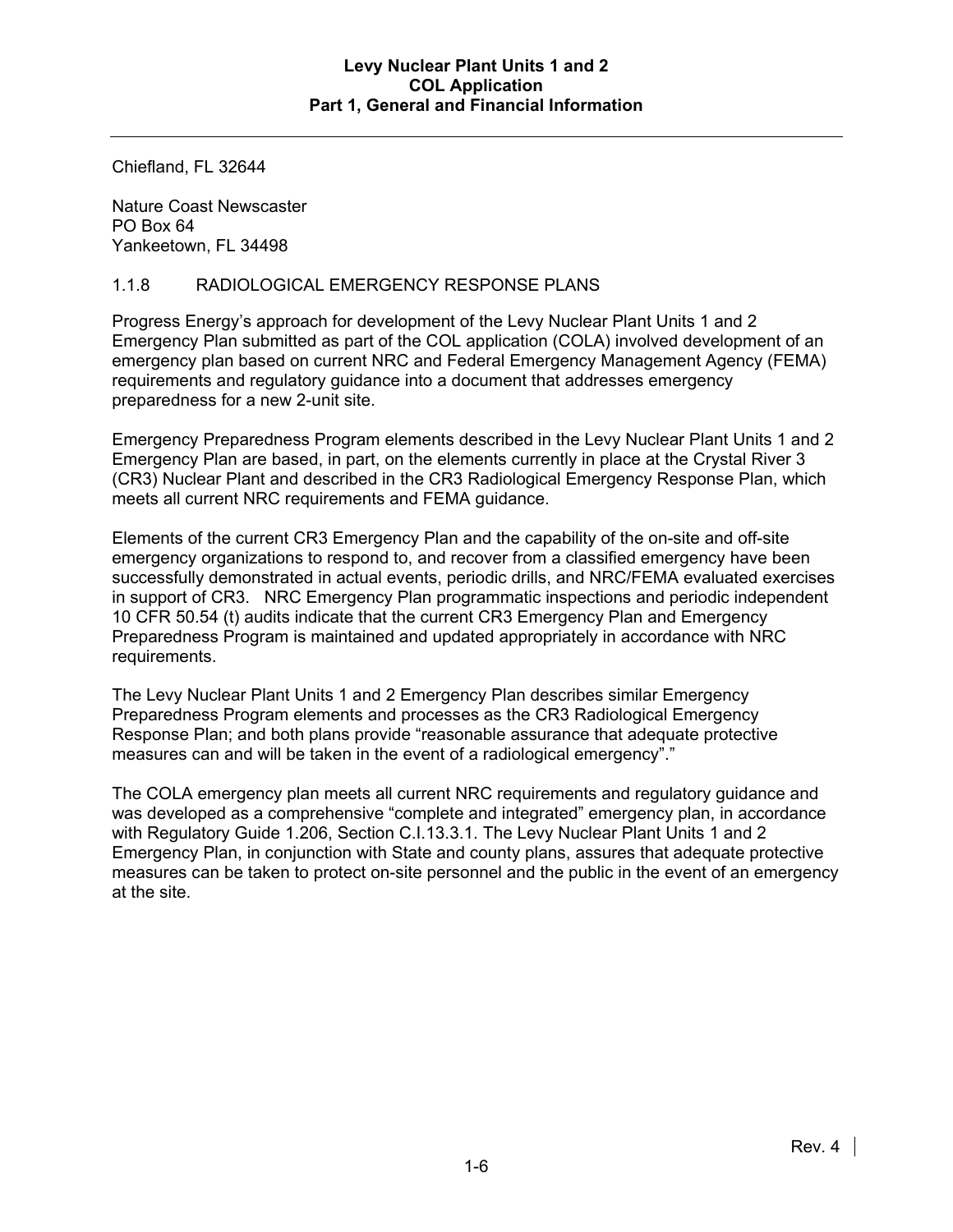# 2.0 FINANCIAL QUALIFICATIONS

2.1 CONSTRUCTION COSTS

*Proprietary Information – Withheld under 10 CFR 2.390 (a)(4) (See COL Application Part 9.1)*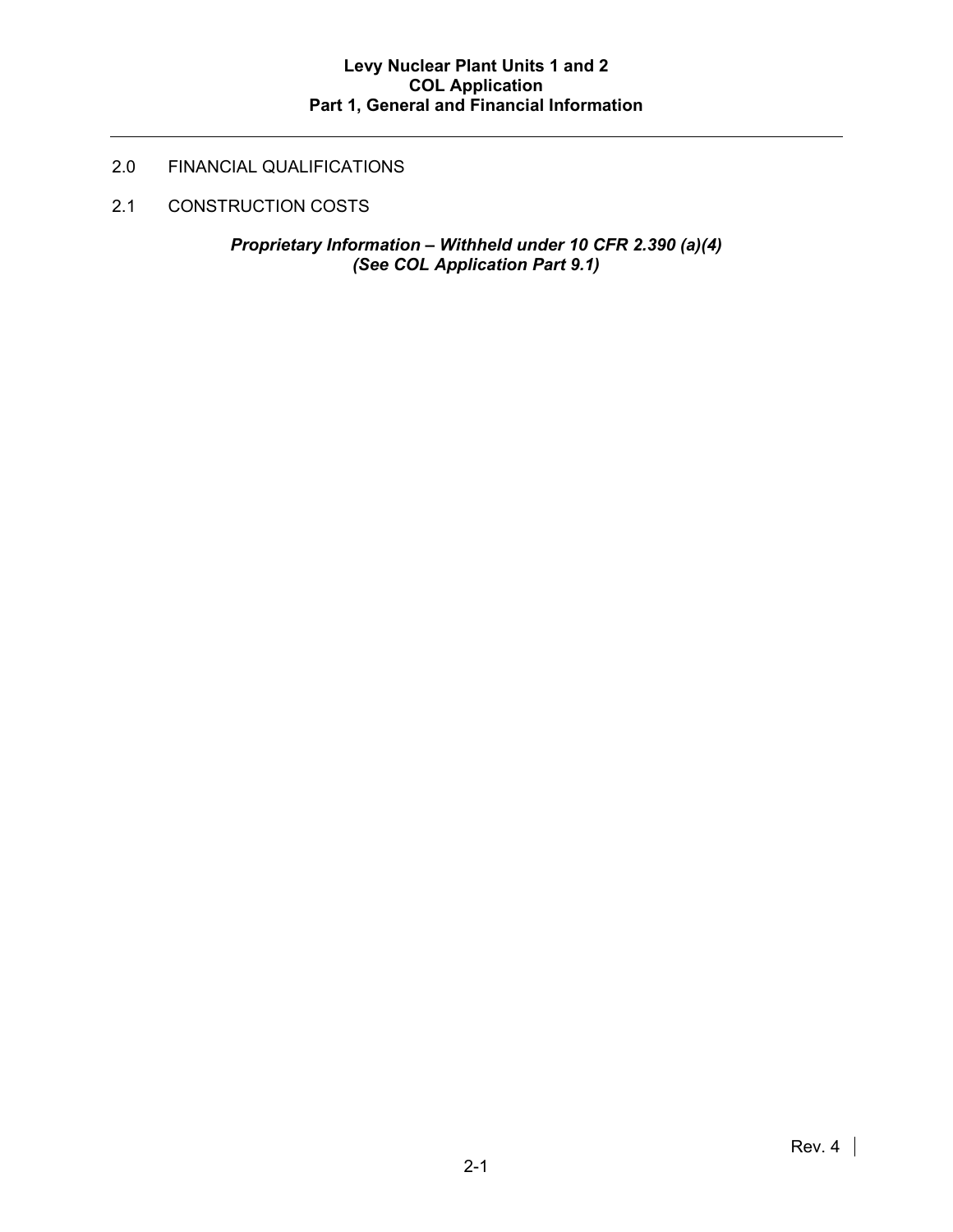*Proprietary Information – Withheld under 10 CFR 2.390 (a)(4) (See COL Application Part 9.1)*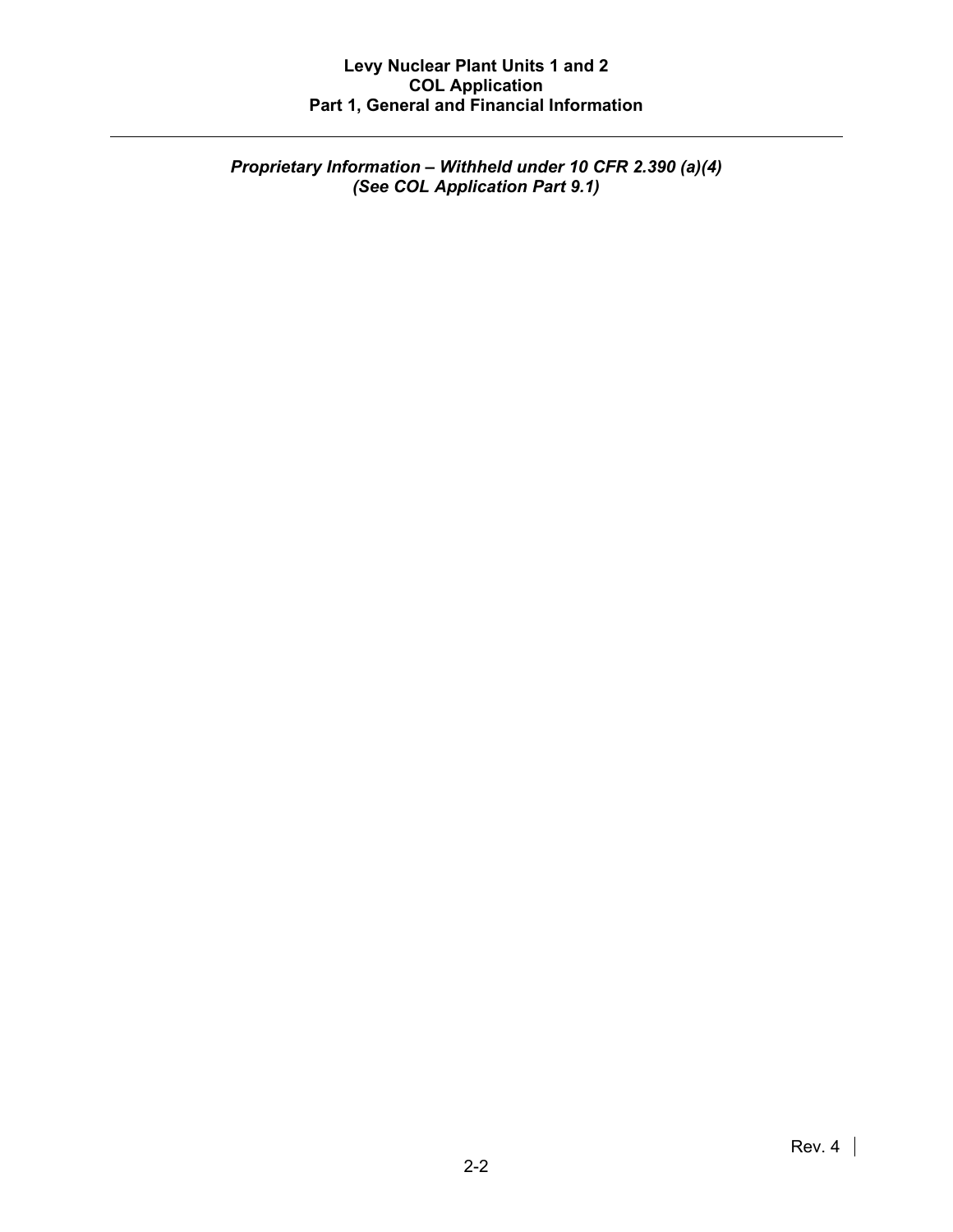*Proprietary Information – Withheld under 10 CFR 2.390 (a)(4) (See COL Application Part 9.1)*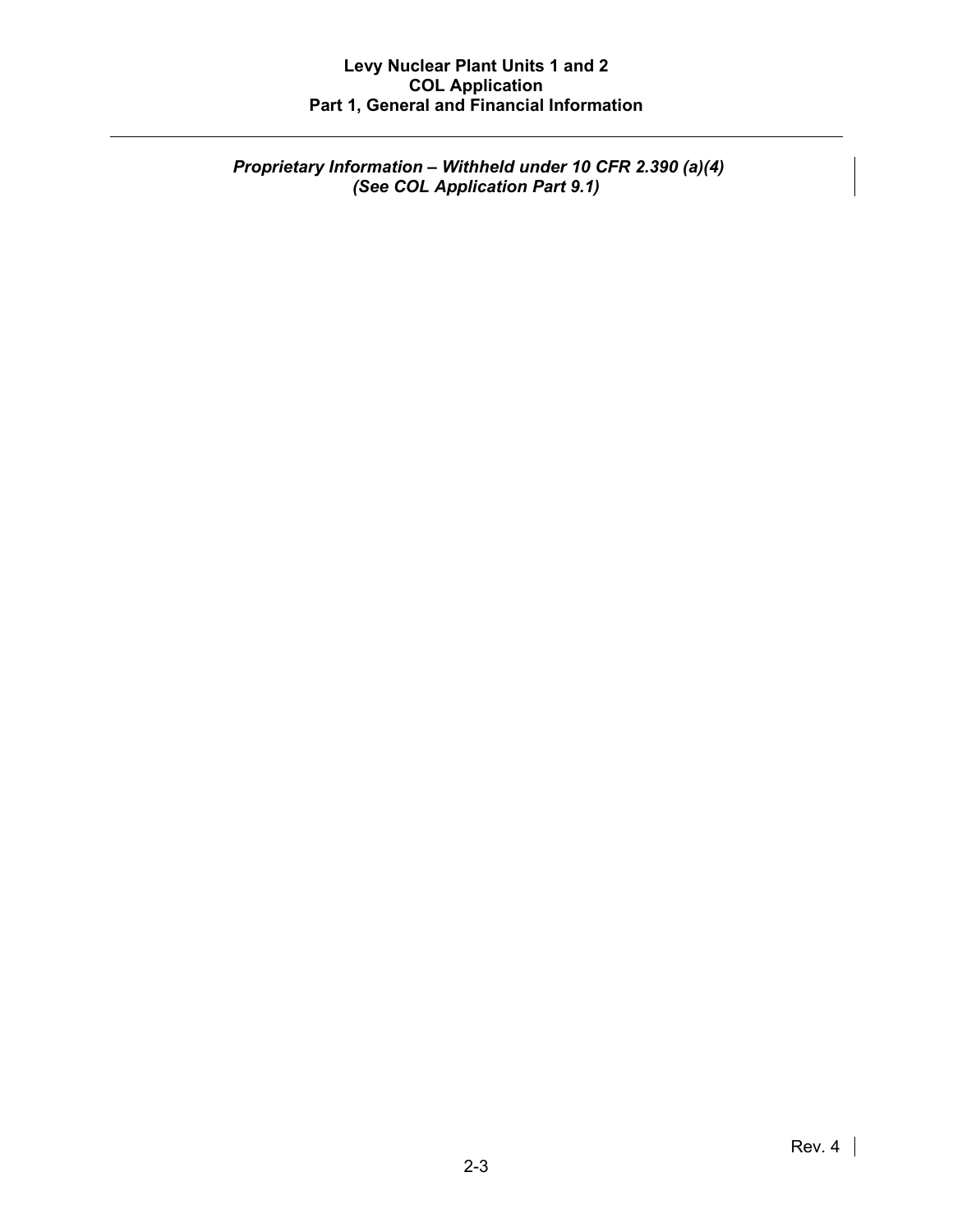## 2.2 OPERATING COSTS

Progress Energy Florida, Inc. (PEF) is a wholly owned subsidiary of Progress Energy, Inc., which is in turn a wholly-owned subsidiary of Duke Energy Corporation. Progress Energy Florida, Inc. is an electric utility as defined in 10 CFR 50.2. PEF generates and distributes electricity and recovers the cost of this electricity through cost-of-service based rates established by the FPSC, and FERC. Thus, as addressed in 10 CFR 50.33(f), estimates of operating costs for the first 5 years of operation are not required to be submitted.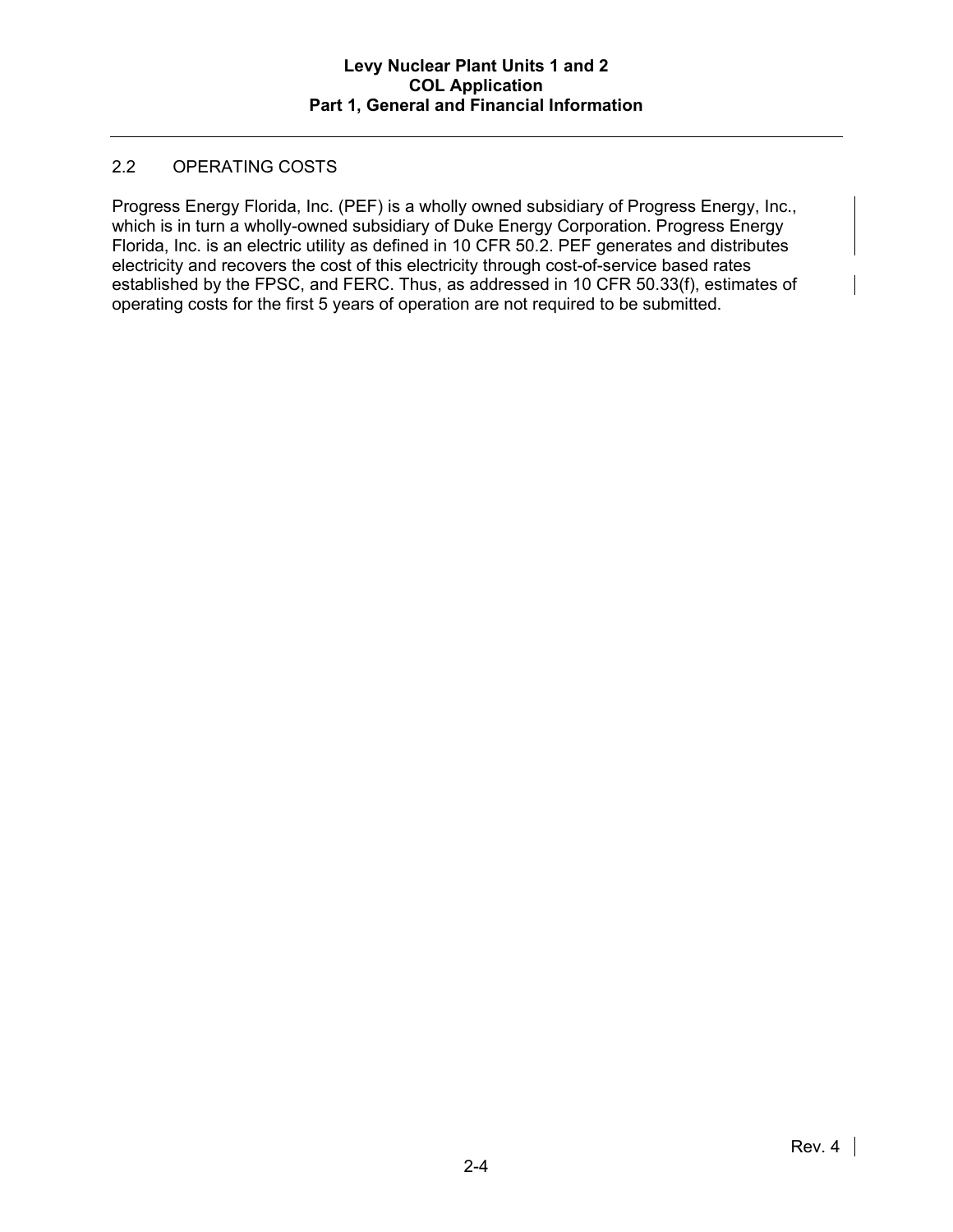## 3.0 DECOMMISSIONING FUNDING ASSURANCE

In accordance with 10 CFR 50.33(k) and 10 CFR 50.75(b), a decommissioning report is provided as Appendix A. This report certifies that decommissioning will be provided in an amount no less than the amount required by 10 CFR 50.75(c)(1) adjusted using a rate at least equal to that stated in 10 CFR 50.75(c)(2). This amount is currently \$373,401,957 for each unit. Updated certifications and financial instruments will be submitted in accordance with 10 CFR 50.75(e)(3); and after the NRC publishes notice in the Federal Register under 10 CFR 52.103(a), the decommissioning funding amount will be adjusted using a rate at least equal to that stated in 10 CFR 50.75(c)(2). The decommissioning funding amount will be covered by PEF by the external sinking fund method. PEF will collect decommissioning funding contributions through regulated, cost-of-service based rates.

## 3.1 DECOMMISSIONING COSTS AND FUNDING - STATUS REPORTING

In accordance with 10 CFR 50.75(e)(3), PEF will, two years before and one year before the scheduled date for initial loading of fuel, submit a report containing a certification updating the information described in 10 CFR 50.75(b)(1). PEF will periodically report on the status of decommissioning funding on LNP 1 and 2.

#### 3.2 RECORDKEEPING PLANS RELATED TO DECOMMISSIONING FUNDING

In accordance with 10 CFR 50.75(g), PEF will retain records, until the termination of the license, of information important to the safe and effective decommissioning.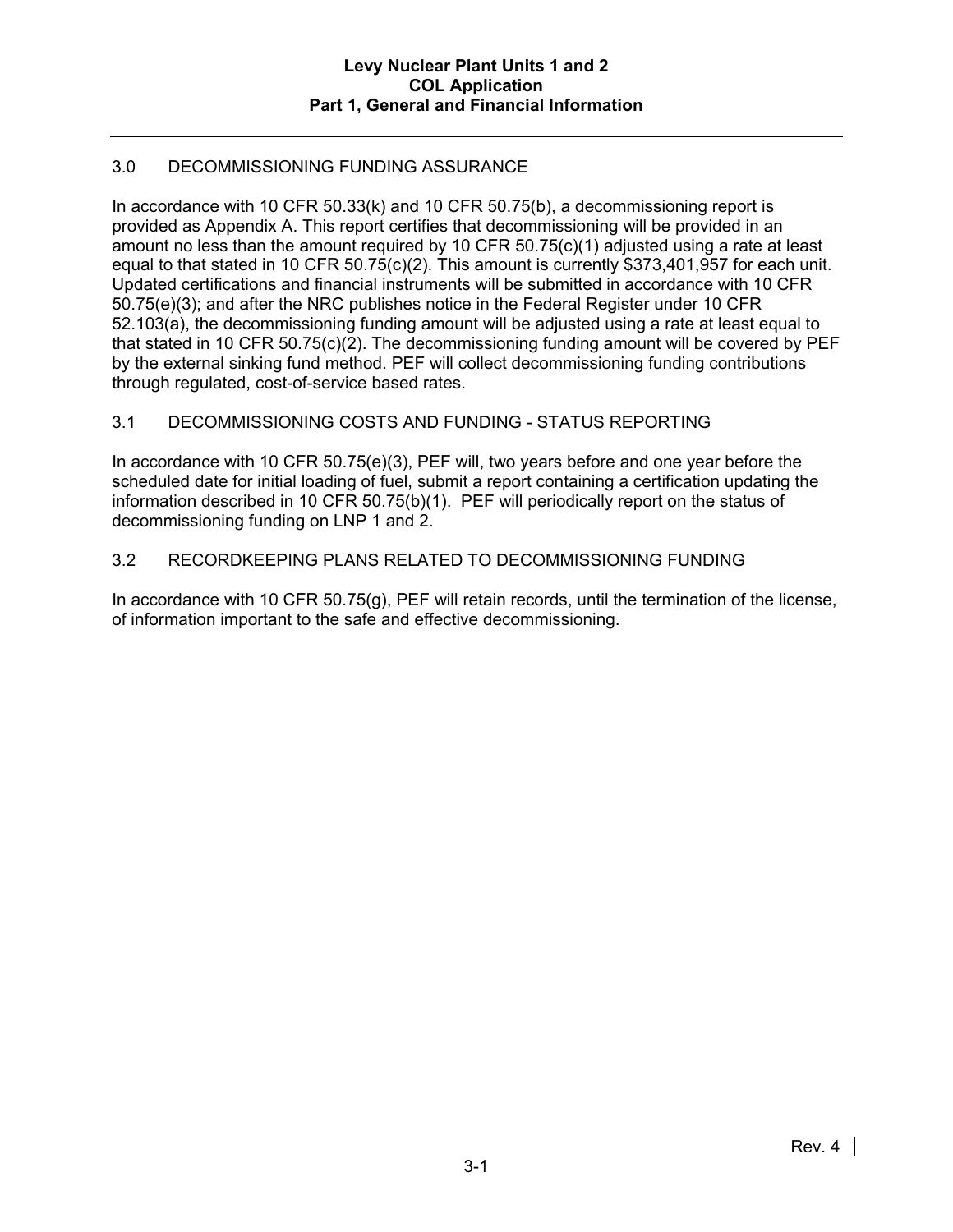### 4.0 RESTRICTED DATA AND CLASSIFIED NATIONAL SECURITY INFORMATION

The combined license application for LNP 1 and 2 does not contain any Restricted Data or other Classified National Security Information, nor does it result in any change in access to any Restricted Data or National Security Information. In addition, it is not expected that activities conducted in accordance with the proposed combined license will involve such information. However, in the event that such information does become involved, and in accordance with 10 CFR 50.37, "Agreement limiting access to Classified Information," PEF will not permit any individual to have access to, or any facility to possess, Restricted Data or Classified National Security Information until the individual and/or facility has been approved for such access under the provisions of 10 CFR 25, "Access Authorization," and/or 10 CFR 95, Facility Security Clearance and Safeguarding of National Security Information and Restricted Data."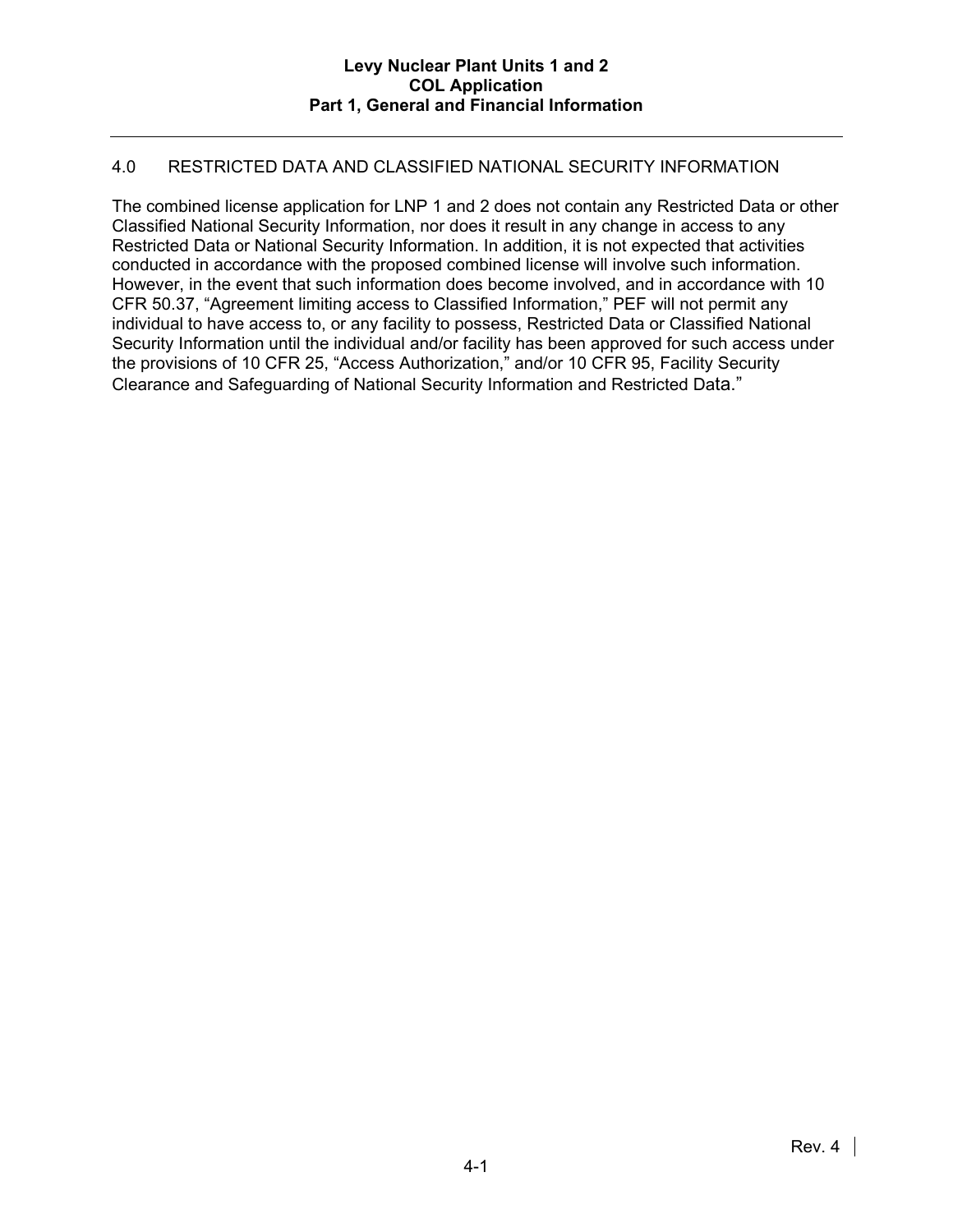#### APPENDIX A DECOMMISSIONING REPORT

Table A-1 provides the estimate of the total decommissioning costs, in 2007 dollars, for each LNP unit, using the formula given in 10 CFR 50.75. This is based on a thermal power rating for the AP1000 of 3400 Megawatts, thermal (MWt).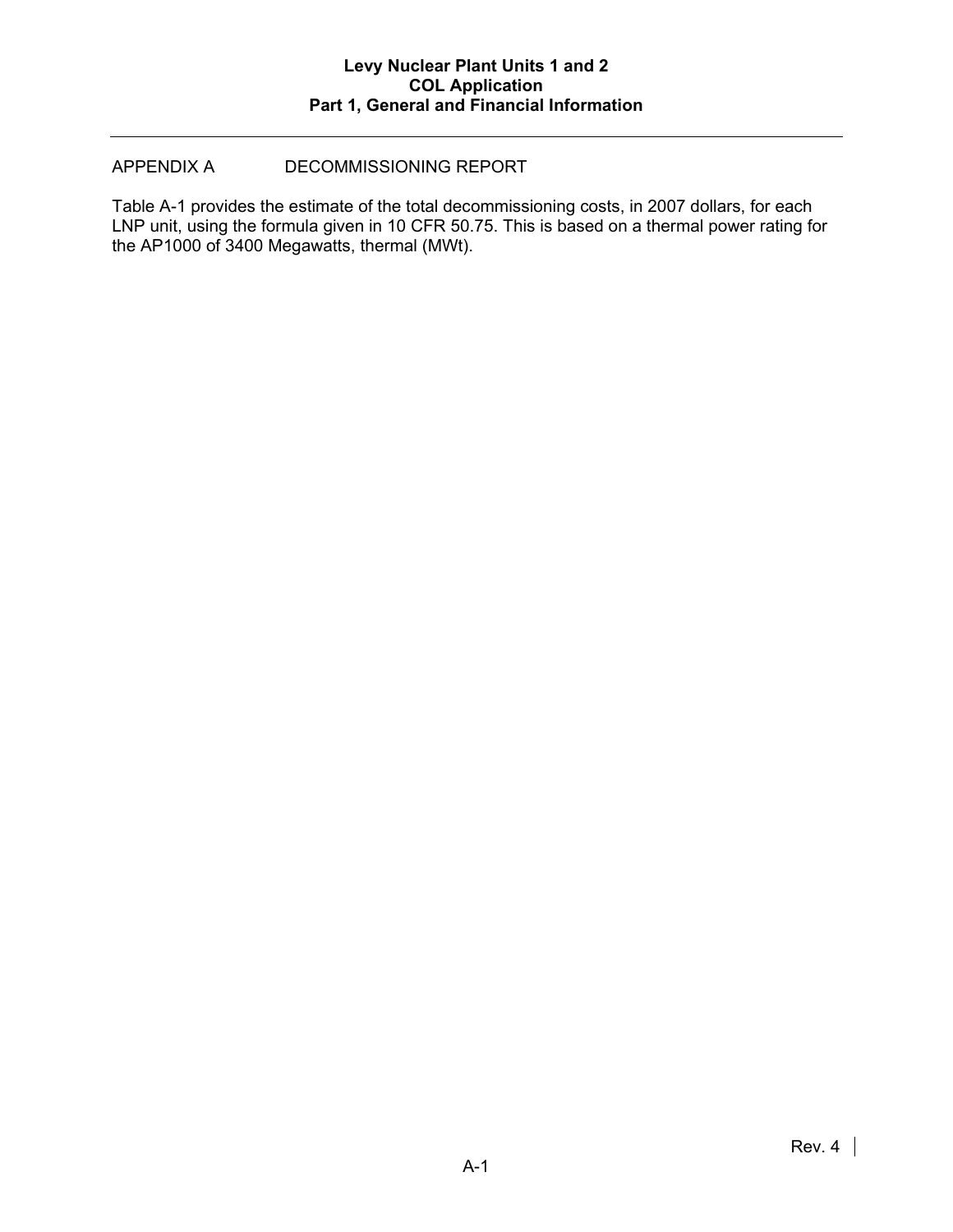| <b>Table A-1</b><br>Decommissioning Costs per Unit for LNP 1 and 2                                            |                                                                                                                             |                                                                                                                                      |                   |                                   |            |                                          |                                                                                                                                                       |  |  |  |  |
|---------------------------------------------------------------------------------------------------------------|-----------------------------------------------------------------------------------------------------------------------------|--------------------------------------------------------------------------------------------------------------------------------------|-------------------|-----------------------------------|------------|------------------------------------------|-------------------------------------------------------------------------------------------------------------------------------------------------------|--|--|--|--|
| - DECEMBER 2007 UPDATE -                                                                                      | Levy AP1000 NUCLEAR POWER UNIT (PWR)<br><b>CALCULATION OF CERTIFICATION AMOUNT</b><br>PER THE NUCLEAR REGULATORY COMMISSION |                                                                                                                                      |                   |                                   |            |                                          |                                                                                                                                                       |  |  |  |  |
|                                                                                                               |                                                                                                                             |                                                                                                                                      |                   |                                   |            |                                          |                                                                                                                                                       |  |  |  |  |
| NRC REQUIRED MINIMUM DECOMMISSIONING AMOUNTS APPLICABLE (based on 10 CFR 50.75(c))*                           |                                                                                                                             |                                                                                                                                      |                   |                                   |            |                                          |                                                                                                                                                       |  |  |  |  |
| MINIMUM AMOUNT (JAN. 1986 DOLLARS) REQUIRED TO DEMONSTRATE REASONABLE ASSURANCE OF FUNDS FOR DECOMMISSIONING: |                                                                                                                             |                                                                                                                                      |                   |                                   |            |                                          |                                                                                                                                                       |  |  |  |  |
|                                                                                                               | Planned Reactor Power = 3400 MWt<br>NRC Minimum Amount                                                                      |                                                                                                                                      | $\equiv$          | \$105,000,000                     |            |                                          |                                                                                                                                                       |  |  |  |  |
| Cost Elements in 1986 dollars:                                                                                |                                                                                                                             |                                                                                                                                      |                   |                                   |            |                                          |                                                                                                                                                       |  |  |  |  |
| FORMULA*<br>$=$                                                                                               | $.65L + .13E + .22B$                                                                                                        | L = ESCALATION FACTOR FOR<br>LABOR<br>E = ESCALATION FACTOR FOR<br><b>ENERGY</b><br>B = ESCALATION FACTOR FOR WASTE<br><b>BURIAL</b> |                   |                                   |            |                                          |                                                                                                                                                       |  |  |  |  |
|                                                                                                               | LABOR COSTS<br><b>ENERGY COSTS</b><br><b>WASTE BURIAL</b>                                                                   | .65 x \$105,000,000<br>$.13 \times $105,000,000$<br>.22 x \$105,000,000                                                              |                   | $=$<br>$=$<br>$=$                 |            | \$68,250,000<br>13,650,000<br>23,100,000 |                                                                                                                                                       |  |  |  |  |
|                                                                                                               |                                                                                                                             |                                                                                                                                      |                   |                                   |            | \$105,000,000                            |                                                                                                                                                       |  |  |  |  |
|                                                                                                               | <b>ESCALATION OF COST FACTORS TO DECEMBER 2007:</b>                                                                         |                                                                                                                                      |                   |                                   |            |                                          |                                                                                                                                                       |  |  |  |  |
| <b>LABOR</b>                                                                                                  |                                                                                                                             | \$68,250,000 x                                                                                                                       |                   | 106.7 x 1.98 /100                 | (1)        | Ξ.                                       | \$144,189,045                                                                                                                                         |  |  |  |  |
| ENERGY (2)                                                                                                    | .58P x \$13,650,000<br>$=$<br>.42F x \$13,650,000<br>$=$                                                                    | 7,917,000<br>5,733,000                                                                                                               | X<br>$\mathsf{x}$ | 180.5/114.2<br>230.6/82.0         | (2)<br>(2) | $=$<br>$=$                               | 12,513,297<br>16,122,315                                                                                                                              |  |  |  |  |
| WASTE BURIAL                                                                                                  |                                                                                                                             | \$23,100,000                                                                                                                         |                   | x 8.683/1.000                     | (3)        | Ξ.                                       | 200,577,300                                                                                                                                           |  |  |  |  |
| <b>MINIMUM AMOUNT OF DECOMMISSIONING COSTS</b><br>\$373,401,957<br>(IN DECEMBER 2007 DOLLARS)                 |                                                                                                                             |                                                                                                                                      |                   |                                   |            |                                          |                                                                                                                                                       |  |  |  |  |
|                                                                                                               | <b>PARTICIPANTS</b>                                                                                                         |                                                                                                                                      |                   | <b>PERCENTAGE</b><br><b>SHARE</b> |            |                                          | <b>MINIMUM AMOUNT</b><br><b>OF</b><br><b>DECOMMISSIONING</b><br><b>COSTS</b><br><b>PER NRC</b><br><b>FORMULA</b><br>(DECEMBER 2007<br><b>DOLLARS)</b> |  |  |  |  |
|                                                                                                               | Power Agency                                                                                                                |                                                                                                                                      |                   | 0.0000%                           |            |                                          | \$0                                                                                                                                                   |  |  |  |  |
|                                                                                                               |                                                                                                                             |                                                                                                                                      |                   |                                   |            |                                          |                                                                                                                                                       |  |  |  |  |
| SUBTOTAL - PARTICIPANTS                                                                                       |                                                                                                                             |                                                                                                                                      | 0.0000%           |                                   |            | \$0                                      |                                                                                                                                                       |  |  |  |  |
| PROGRESS ENERGY FLORIDA                                                                                       |                                                                                                                             |                                                                                                                                      | 100.0000%         |                                   |            | \$373,401,957                            |                                                                                                                                                       |  |  |  |  |
|                                                                                                               | <b>TOTAL</b>                                                                                                                |                                                                                                                                      |                   | 100.0000%                         |            |                                          | \$373,401,957                                                                                                                                         |  |  |  |  |